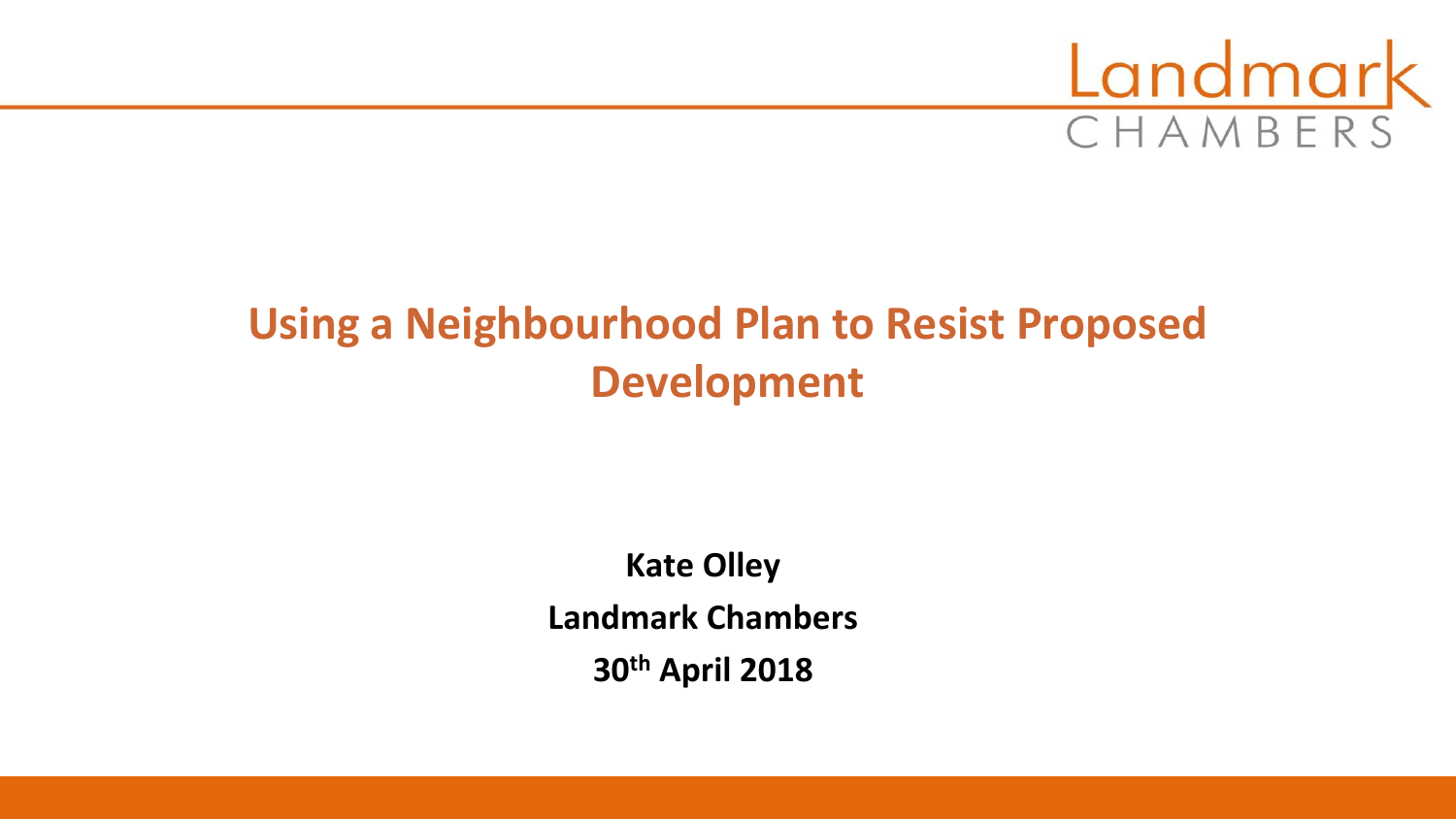## **Implications of the Question**

 $\frac{1}{\sqrt{2}}$ 

- NIMBYs?
- NPPF vs the Localism Agenda
- Warping of localism agenda by the well-off and well-housed?
- The Turley study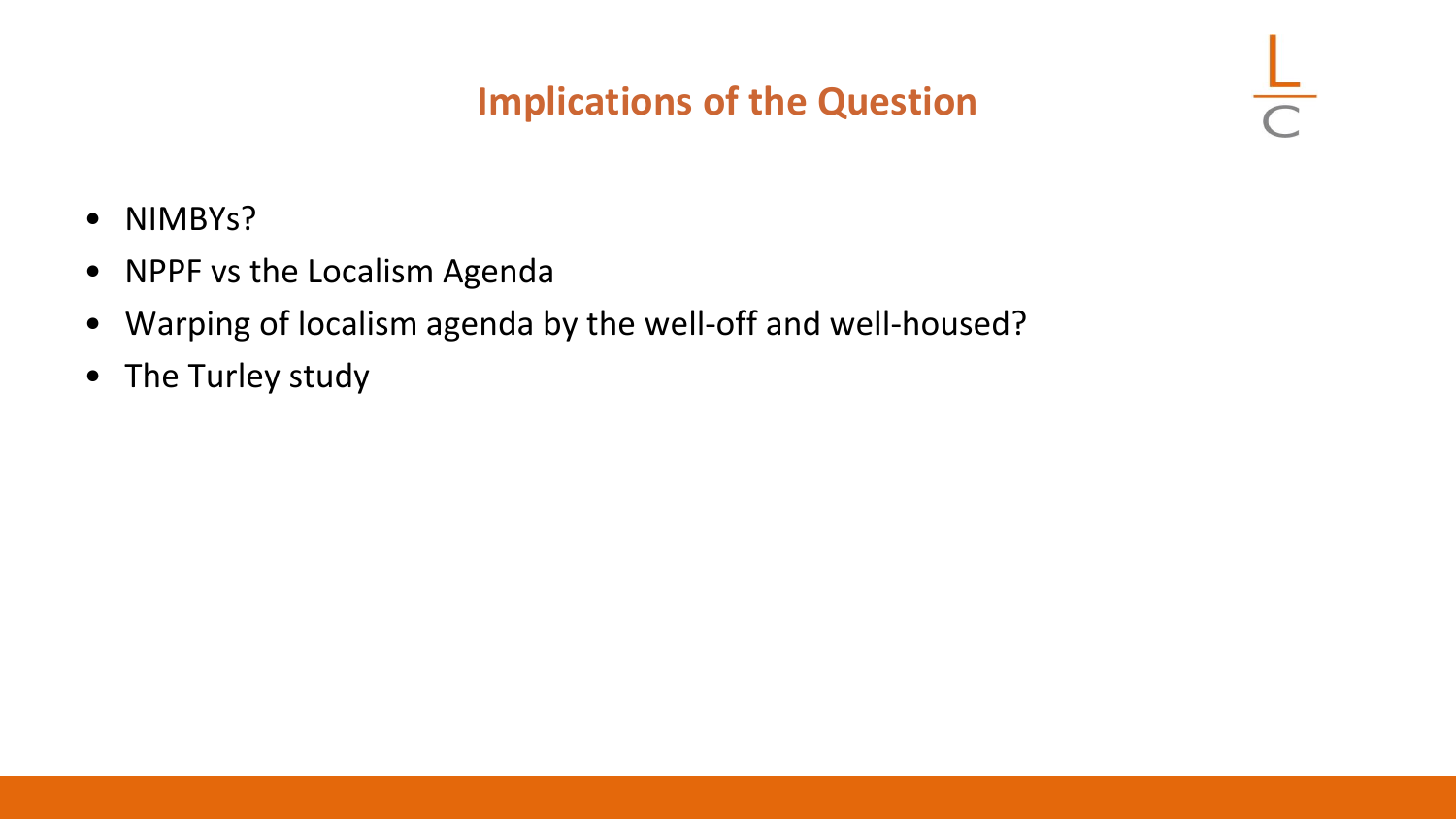#### **Embedded materiality**

- NDPs are a part of the development plan- s38 of PCAP 2004
- NPPF para 198- Where a planning application conflicts with a neighbourhood plan that has been brought into force, *planning permission should not normally be granted*.
- Position of NPs supported by Dec 2016 WMS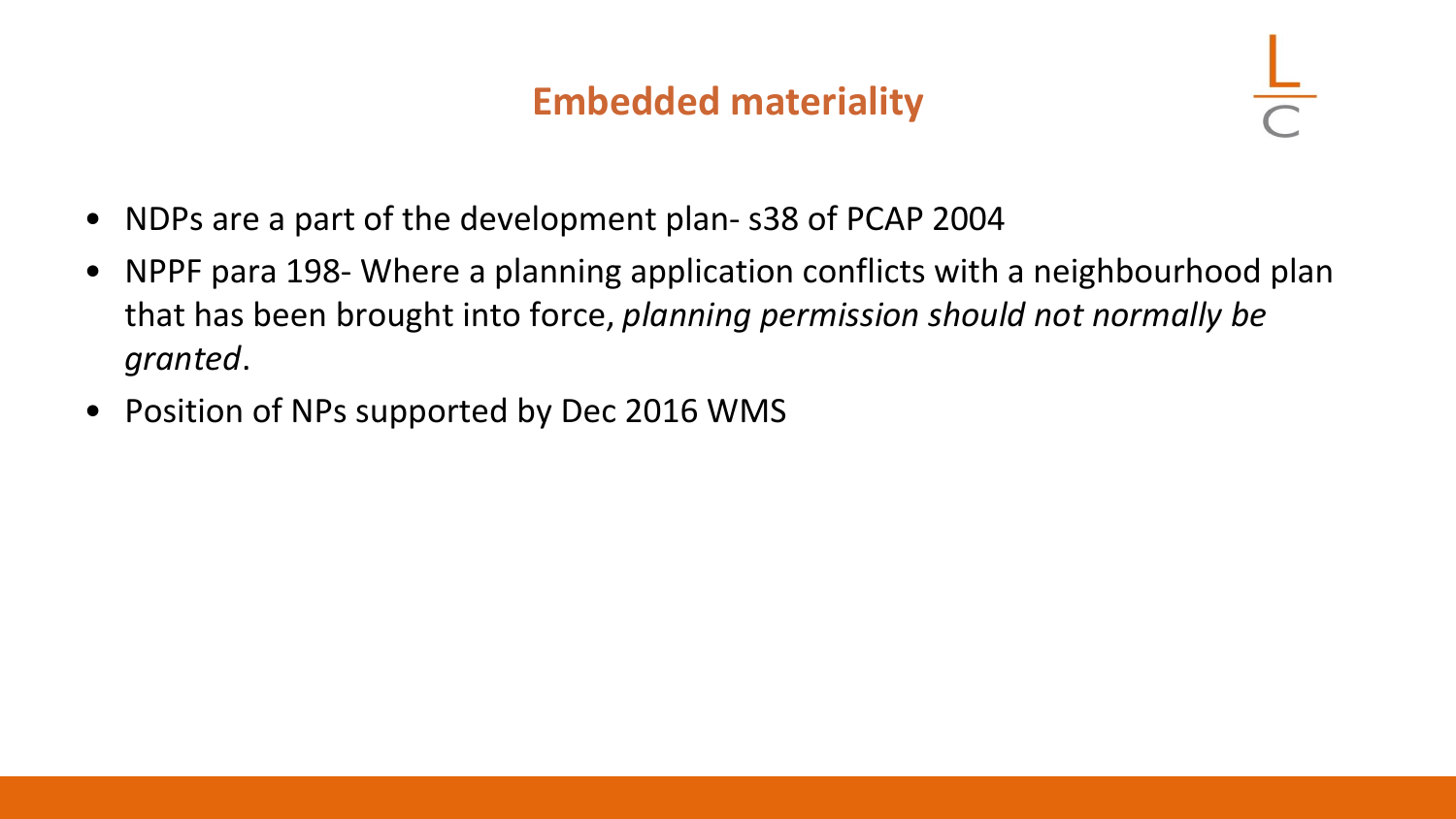## **Political support**

- Irwin Mitchell study. Secretary of State giving more weight than his Inspectors?
- But Qs arise in relation to the weight to be given to NDPs in the context of the need for housing taking on increasing public importance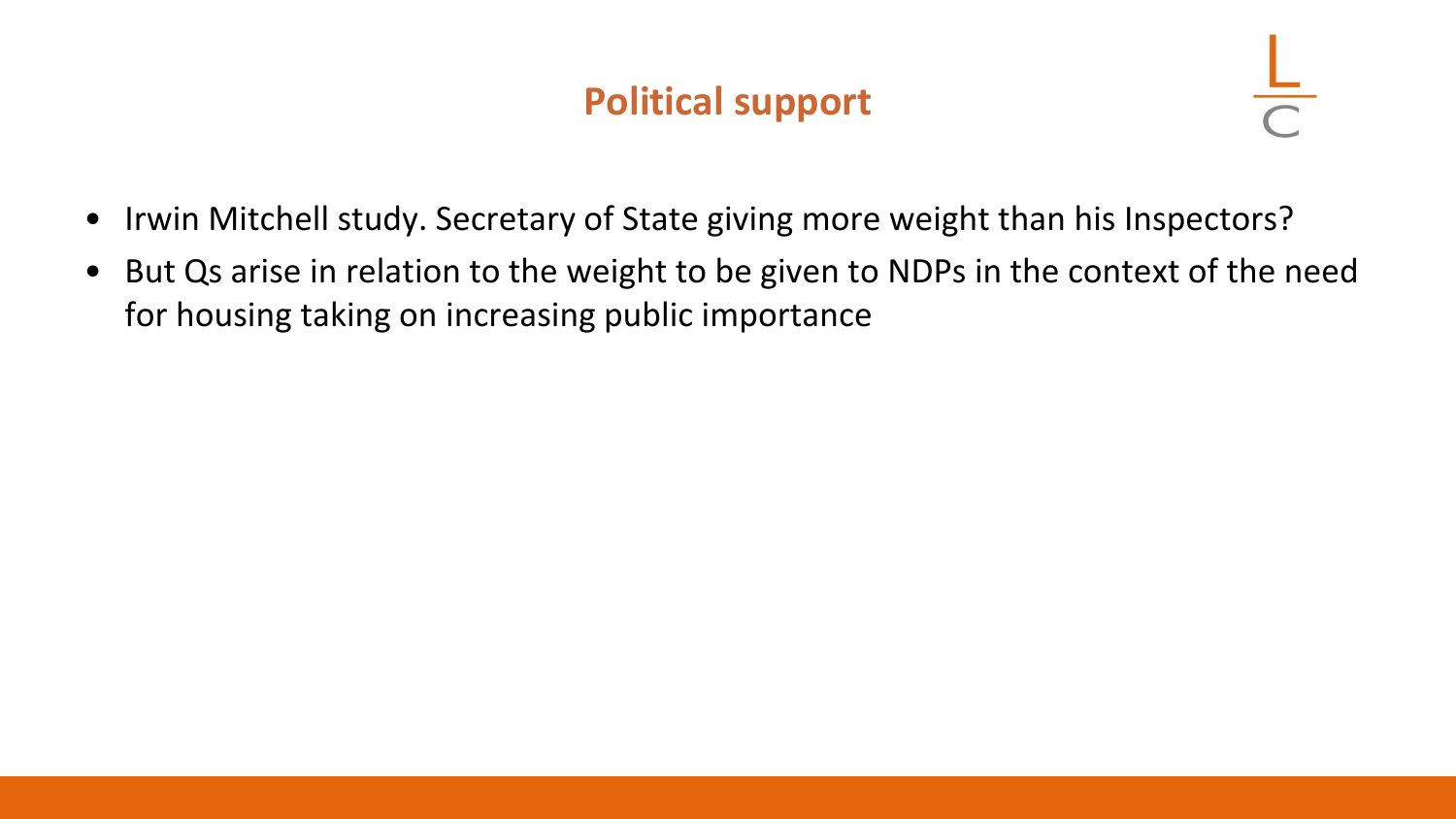- 100 homes south of Ford Lane, Yapton, West Sussex
- SoS refused permission (Sept 2016), disagreeing with the Inspector, giving substantial weight to the NP policy opposing development outside the built-up boundary except in specified circumstances
- Statutory challenge- decision failed to TIA NP Examiner's reservations about the NP
- Lang J held SoS was entitled to conclude in the exercise of his planning judgment that the NP should be upheld as an effective means to shape and direct development in its area, and to place very substantial negative weight on the conflict between the proposal and the relevant NP policy.